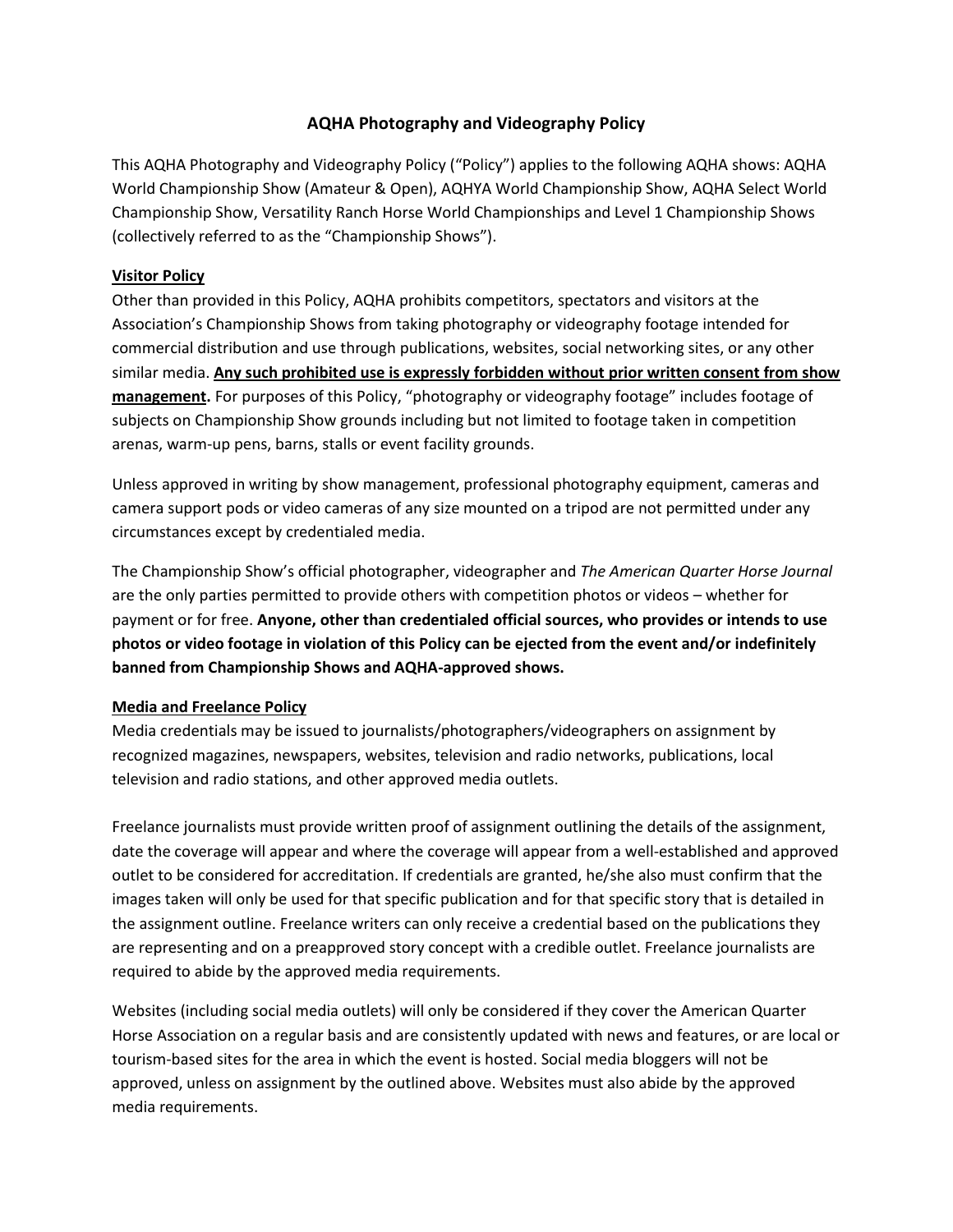Requests for credentials must be made via the Credential Request Application form on AQHA's website, or in writing on company letterhead by the commissioning general manager, editor, news director or sports director, and must include the names and titles of those needing credentials by the event's application deadline. Media credentials cannot be acquired onsite and requests will be denied to take photos or videos during the event. If a request is made in writing on company letterhead, AQHA must subsequently receive a completed Credential Request Application verifying agreement to comply with this Policy.

Approved media are limited to taking photos and videos from the arena stands, warm-up pens or walking the grounds. Approved media are not allowed to take photos or videos on the arena floor. Please do not disturb exhibitors who are preparing to show. Additionally, all media must remain clear of the entrance and exit gates for exhibitors to enter and exit the arenas without disturbances. Failure to abide by these protocols will result in one warning from AQHA Show Staff. After the second offense, media/freelancers will be immediately removed from the show grounds and not allowed to continue covering the event.

Due to deadlines, *The American Quarter Horse Journal* has exclusive rights to the first interview with Championship Show Champions – please respect their priority. By signing the Credential Request Application, you also agree to not contact any champion until after the champion horse is drug tested, photographed by the official show photographer and interviewed by *The American Quarter Horse Journal.* This includes as the exhibitor and horse are exiting the arena. Further, if a horse is to be drug tested (regardless of whether it is a World Champion) you agree not to conduct an interview of the exhibitor until the horse is tested.

By signing the Credential Request Application, you agree to place an official AQHA event mark on photos taken from the show. The event mark will be shared with approved media outlets prior to the event. If you are found to include a media logo on a photo or photos without the AQHA event mark, AQHA has the right to null and void your approved media request. Photographers **will not** be allowed to take photos of multiple exhibitors in a prelims or finals class.

Photos **can only** be taken if a credential application is approved by AQHA. Media, freelancers and websites can request specific photos by emailing *[sdavisson@aqha.org.](mailto:sdavisson@aqha.org)* The Official World Show Photographer will provide high-res photos to approved media outlets for \$10 a photo.

By signing the Credential Request Application, you agree to provide AQHA high-resolution versions of photos upon request for the Association's media purposes for free. AQHA will credit the media outlet when photos are used, and photos will not be resold by AQHA. AQHA will also have the rights to re-post photos from approved media on AQHA social media outlets.

Credentials, if granted by show management, must be worn prominently and at all times while at the event. Media MUST act professionally at all times and follow all instructions given by event staff or run the risk of being removed from the event grounds.